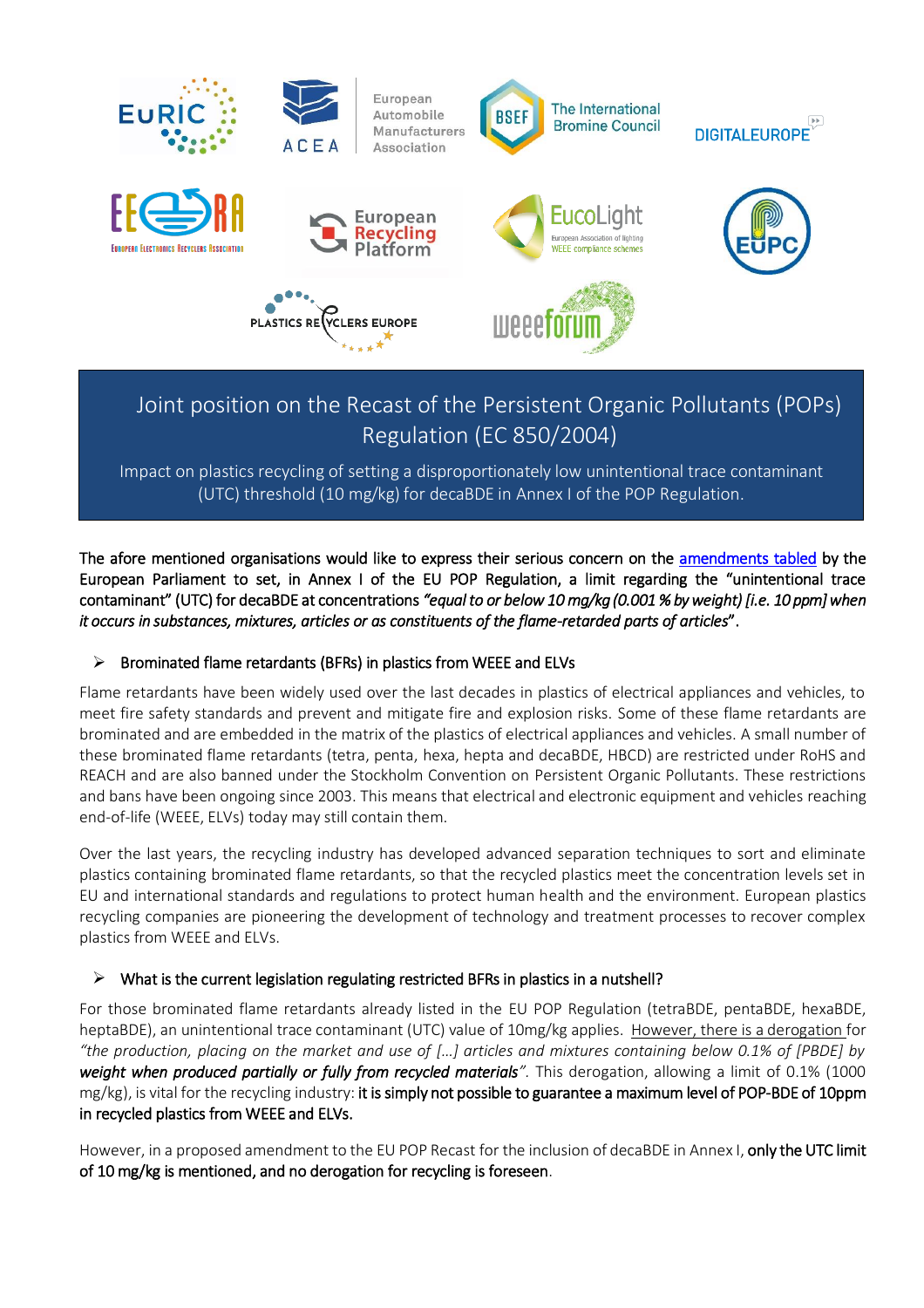In parallel, in 2017 the European Commission adopted a restriction under REACH allowing a level of decaBDE of 1000mg/kg (0.1%) in articles placed on the EU market. The scientific committees of ECHA have concluded that this concentration limit of 1000 mg/kg was suitable "*to enhance the enforceability of the restriction [and] analytical methods to verify concentration are well established*" 1 .

The UTC of 10 mg/kg proposed in the recast of the EU POP Regulation is therefore a **hundred times lower** than what is permitted by the REACH restriction adopted in 2017 with respect to decaBDE. This discrepancy between the

REACH and POP Regulation is all the more questionable since the recast of the EU POP Regulation contains new provisions to increase the involvement of ECHA, which should be involved in the technical preparation of dossiers on substances, taking into account the restriction dossiers, "*to ensure a consistent and efficient implementation of legislation on chemicals in the Union."*

 $\triangleright$  What would be the practical consequences for the recycling industry processing ELVs and WEEE of setting an UTC of 10 ppm and why are they in stark opposition with the objectives of the EU's Plastics Strategy?

The annual plastics consumption for the car industry in Europe is close to 4 Million (Mio) tons per annum. The currently reported quantity of End-of-Life Vehicles (ELVs) consists of 6.3 Mio ELVs per year and this represents a quantity of ELV plastics of some 1.2 Mio tons. The total amount of plastics used in electronic applications in Europe amounts to some 3 Mio tons per annum. The implementation of the Waste of Electronic and Electric Equipment (WEEE) Directive allows some 1.2 Mio tons of plastics to be separately collected.

Some plastics from WEEE and ELVs still contain brominated flame retardants (restricted or not), at levels well above 1000 mg/kg. State of the art separation and treatment processes in recycling plants allow for the removal and destruction of the brominated plastic fractions above 1000ppm (1000 mg/kg). As a result, recycled plastics from WEEE and ELV sources comply with the current threshold set by the REACH Regulation of 1000mg/kg.

However, if there is a 100 times reduction in the level of decaBDE, the recycling industry will not be able to guarantee or attain these levels as they are close to current detection limits and hence cannot be reliably measured at industrial scale.

Should a concentration limit of 10 mg/kg as an unintentional trace contaminant for decaBDE become mandatory as part of the recast of the POPs regulation, the consequences would be the following:

- Recycling plastics from WEEE or ELVs in Europe will come to an end: producing recycled plastics containing less than 10 mg/kg of decaBDE is not technically feasible at industrial scale, even for the best performing operators. A targeted dismantling of flame retardedcomponents would neither be feasible nor would it improve the situation. This would effectively halt companies that invested heavily in the development of innovative sorting processes, while bringing no added benefit to the protection of human health or the environment.
- As a result, complying with the European recycling targets for WEEE and ELVs set in the directives specific to these two streams will become very challenging if not impossible since significant fractions of recoverable plastic waste will have to be discarded.
- **Major negative environmental and social impacts will result** since all these plastics wastes from WEEE and ELVs will have to be incinerated or landfilled, increasing the emissions of  $CO<sub>2</sub>$  and other organic components as well as the contamination of the soils.
- **Record CO<sub>2</sub> environmental benefits stemming from plastics recycling will be eliminated:** As outlined by the [Plastics Strategy](http://ec.europa.eu/environment/circular-economy/pdf/plastics-strategy.pdf) itself according to which recycling 1 million tons of plastics equals the  $CO<sub>2</sub>$  savings of taking 1 million cars off the road<sup>2</sup>.
- Substantial and direct negative socio-economic impacts for the European plastics recycling industry since plastics recycling is at least 30 times more labour-intensive than options lower in the waste hierarchy, namely incineration or landfill<sup>3</sup>. This implies the loss of direct and indirect jobs in the sector.

 $\overline{a}$ <sup>1</sup> RAC and SEAC opinion[: https://echa.europa.eu/documents/10162/b5ac0c91-e110-4afb-a68d-08a923b53275](https://echa.europa.eu/documents/10162/b5ac0c91-e110-4afb-a68d-08a923b53275)

<sup>&</sup>lt;sup>2</sup> Figure stemming from th[e joint study made by FEDEREC and ADEME](https://presse.ademe.fr/wp-content/uploads/2017/05/FEDEREC_ACV-du-Recyclage-en-France-VF.pdf) assessing the environmental impacts of recycling using a life cycle assessment (LCA) approach, Final report, April 2017.

<sup>&</sup>lt;sup>3</sup> Figure stemming from the [study made by Bio by Deloitte for Plastics Recyclers Europe.](https://www.plasticsrecyclers.eu/sites/default/files/BIO_Deloitte_PRE_Plastics%20Recycling%20Impact_Assesment_Final%20Report.pdf)